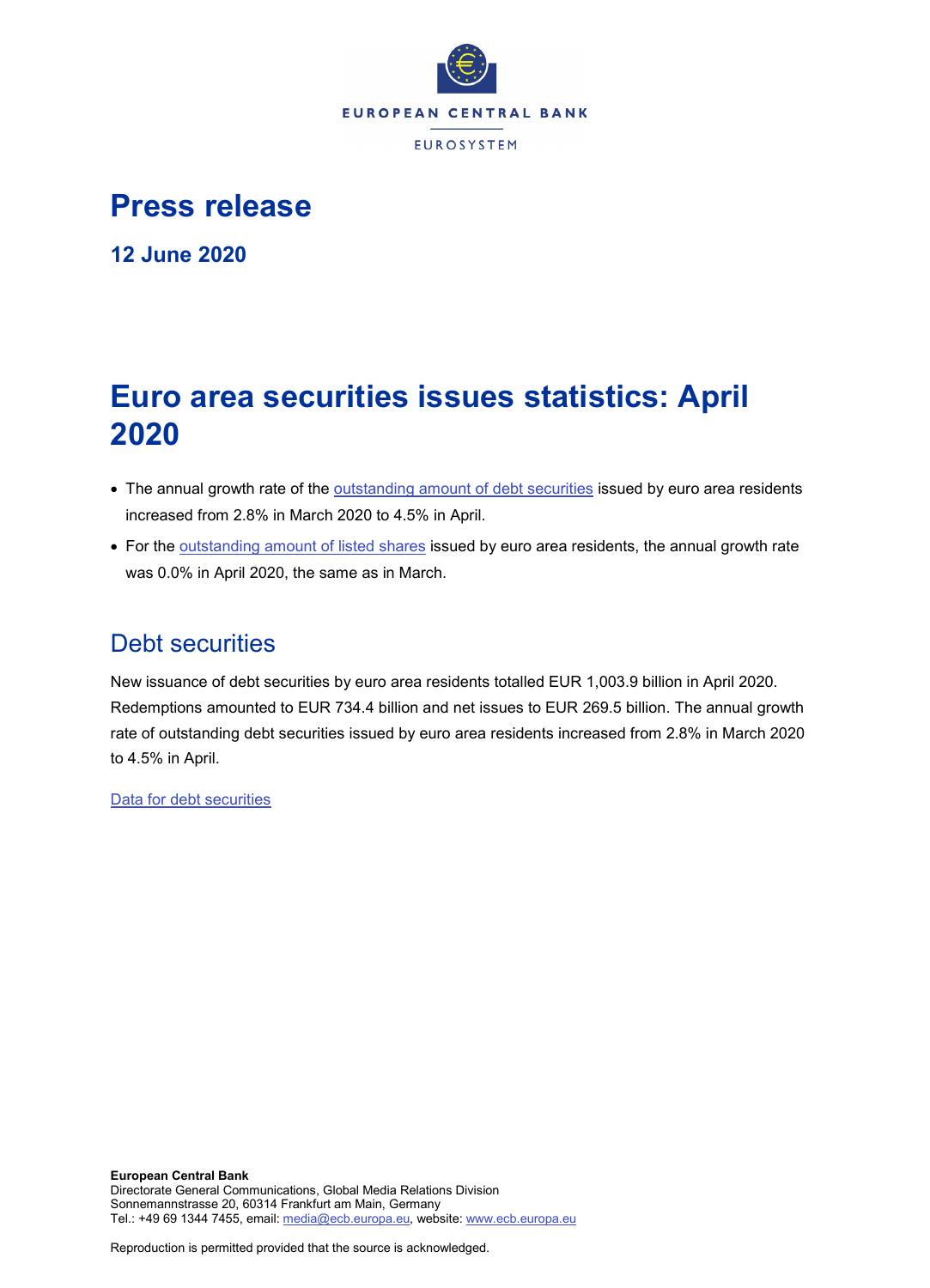### **Chart 1**

Debt securities issued by euro area residents



## Breakdown by maturity

The annual growth rate of outstanding short-term debt securities increased from 3.2% in March 2020 to 11.5% in April. For long-term debt securities, the annual growth rate increased from 2.8% in March 2020 to 4.0% in April. The annual growth rate of outstanding fixed rate long-term debt securities increased from 3.3% in March 2020 to 4.9% in April. The annual rate of change of outstanding variable rate long-term debt securities was -2.1% in April 2020, compared with -2.5% in March.

[Data for breakdown by maturity](http://sdw.ecb.europa.eu/browseSelection.do?type=series&q=SEC.M.I8.1000.F33100.N.I.Z01.A.Z%2c+SEC.M.I8.1000.F33200.N.I.Z01.A.Z%2c+SEC.M.I8.1000.F33201.N.I.Z01.A.Z%2c+SEC.M.I8.1000.F33202.N.I.Z01.A.Z&node=SEARCHRESULTS&ec=&oc=&rc=&cv=&pb=&dc=&df=)

## Breakdown by sector

As regards the sectoral breakdown, the annual growth rate of outstanding debt securities issued by non-financial corporations increased from 4.2% in March 2020 to 6.8% in April. For the monetary financial institutions (MFIs) sector, this growth rate increased from 1.8% in March 2020 to 3.4% in

#### **European Central Bank** Directorate General Communications, Global Media Relations Division

Sonnemannstrasse 20, 60314 Frankfurt am Main, Germany Tel.: +49 69 1344 7455, email[: media@ecb.europa.eu,](mailto:media@ecb.europa.eu) website: www.ecb.europa.eu

Reproduction is permitted provided that the source is acknowledged.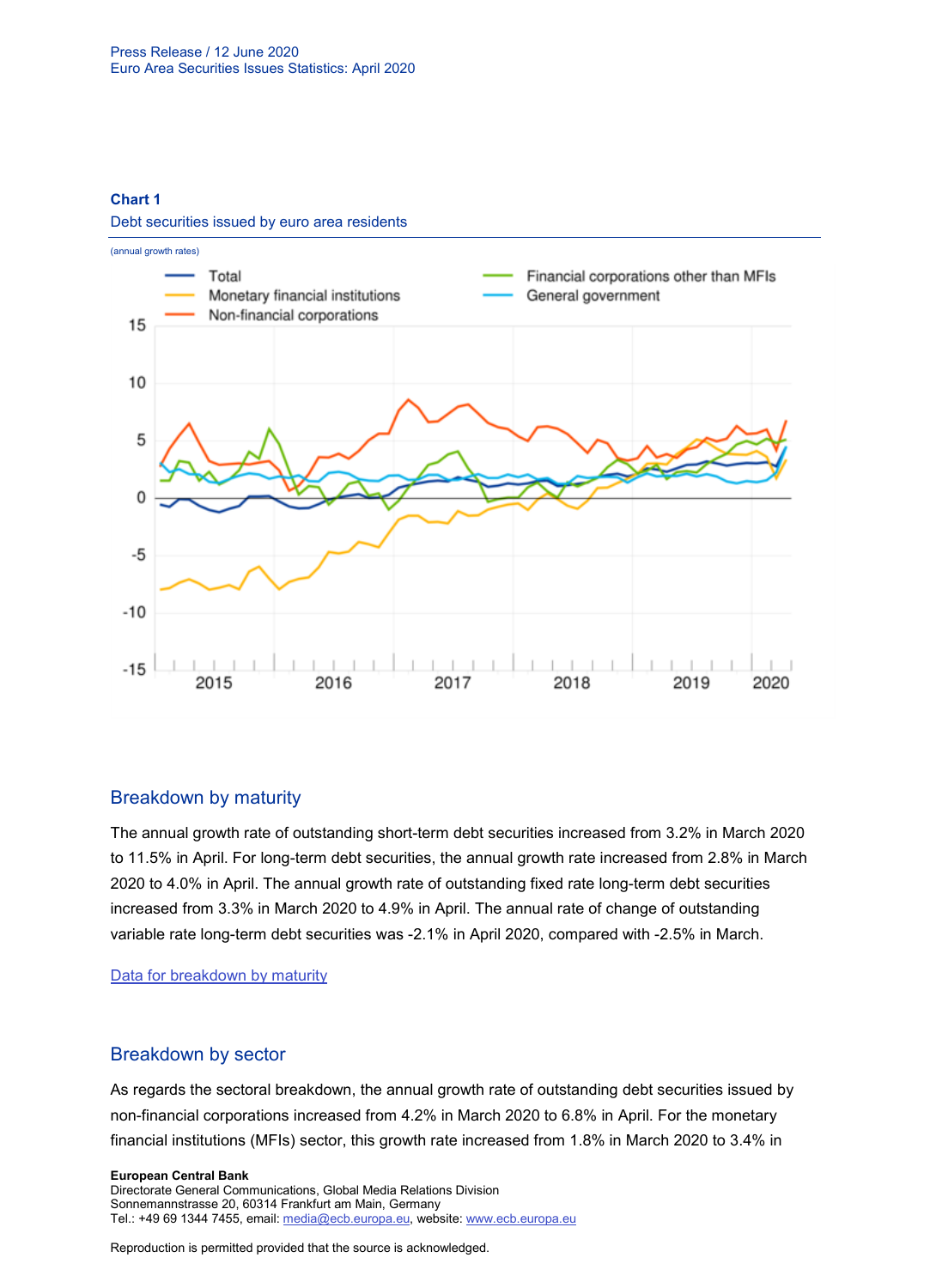April. The annual growth rate of outstanding debt securities issued by financial corporations other than MFIs increased from 4.8% in March 2020 to 5.1% in April. For the general government, this growth rate increased from 2.3% in March 2020 to 4.5% in April.

The annual rate of change of outstanding short-term debt securities issued by MFIs decreased from - 3.3% in March 2020 to -6.9% in April. The annual growth rate of outstanding long-term debt securities issued by MFIs increased from 2.5% in March 2020 to 4.9% in April.

[Data for breakdown by sector](http://sdw.ecb.europa.eu/browseSelection.do?type=series&q=SEC.M.I8.1100.F33000.N.I.Z01.A.Z%2cSEC.M.I8.1220.F33000.N.I.Z01.A.Z%2cSEC.M.I8.1235.F33000.N.I.Z01.A.Z%2cSEC.M.I8.1300.F33000.N.I.Z01.A.Z%2cSEC.M.I8.1220.F33100.N.I.Z01.A.Z%2cSEC.M.I8.1220.F33200.N.I.Z01.A.Z&node=SEARCHRESULTS&ec=&oc=&rc=&cv=&pb=&dc=&df=)

### Breakdown by currency

Concerning the currency breakdown, the annual growth rate of outstanding euro-denominated debt securities increased from 3.1% in March 2020 to 5.2% in April. For debt securities in other currencies, this growth rate was 0.9% in April 2020, compared with 1.1% in March.

[Data for breakdown by currency](http://sdw.ecb.europa.eu/browseSelection.do?type=series&q=SEC.M.I8.1000.F33000.N.I.EUR.A.Z%2cSEC.M.I8.1000.F33000.N.I.Z06.A.Z&node=SEARCHRESULTS&ec=&oc=&rc=&cv=&pb=&dc=&df=)

# Listed shares

New issuance of listed shares by euro area residents totalled EUR 4.5 billion in April 2020. Redemptions amounted to EUR 0.5 billion and net issues to EUR 4.0 billion. The annual growth rate of the outstanding amount of listed shares issued by euro area residents (excluding valuation changes) was 0.0% in April 2020, the same as in March. The annual growth rate of listed shares issued by nonfinancial corporations was 0.0% in April 2020, the same as in March. For MFIs, the corresponding growth rate was 0.1% in April 2020, the same as in March. For financial corporations other than MFIs, this rate of change was -0.1% in April 2020, the same as in March.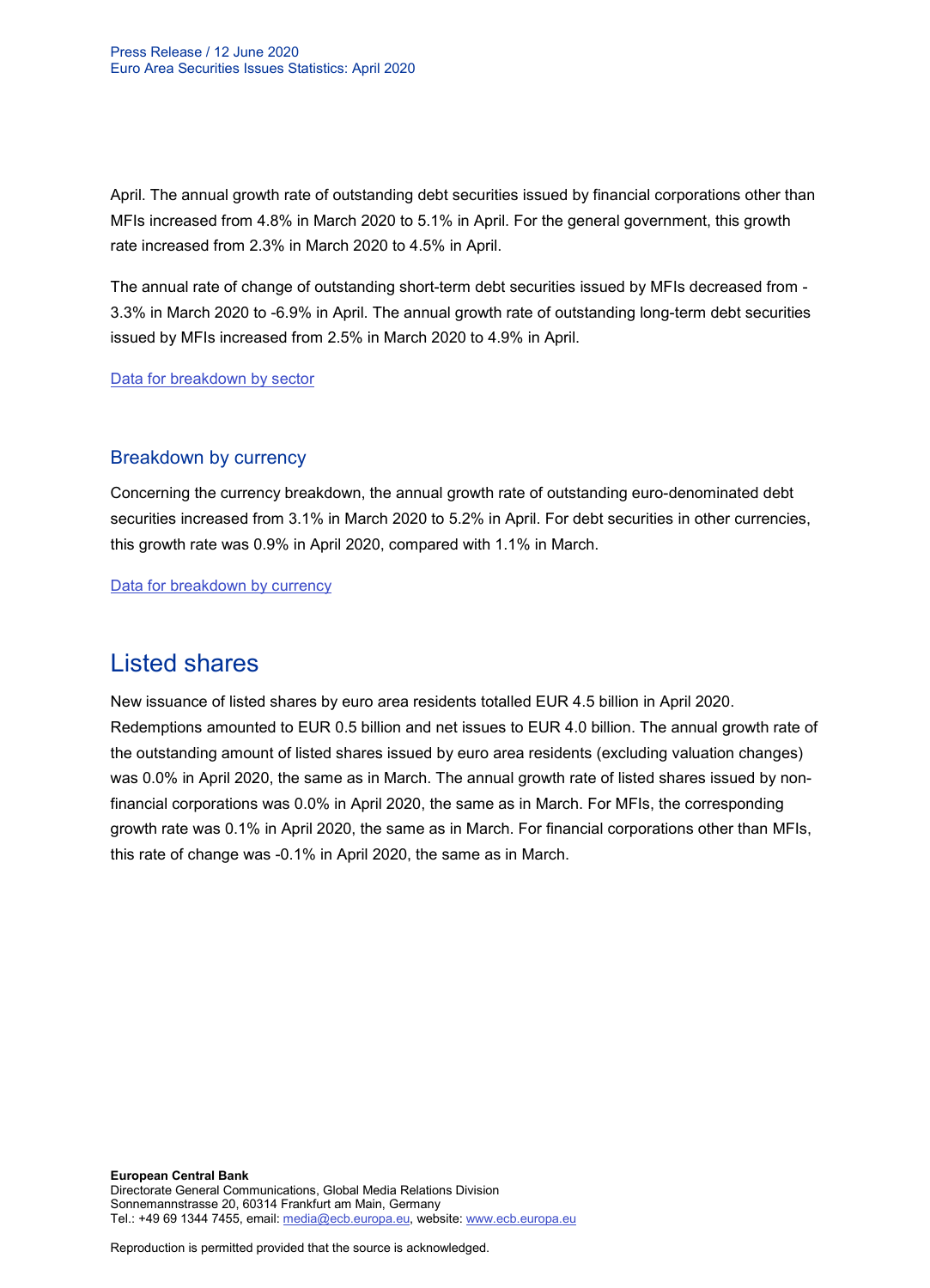### **Chart 2**



Listed shares issued by euro area residents

The market value of the outstanding amount of listed shares issued by euro area residents totalled EUR 6,971.3 billion at the end of April 2020. Compared with EUR 8,097.9 billion at the end of April 2019, this represents an annual decrease of -13.9% in the value of the stock of listed shares in April 2020, up from -17.0% in March.

J.

### [Data for listed shares](http://sdw.ecb.europa.eu/browseSelection.do?type=series&q=SEC.M.I8.1000.F51100.M.2.Z01.E.Z%2cSEC.M.I8.1000.F51100.M.3.Z01.E.Z%2cSEC.M.I8.1000.F51100.M.4.Z01.E.Z%2cSEC.M.I8.1000.F51100.M.I.Z01.A.Z%2cSEC.M.I8.1100.F51100.M.I.Z01.A.Z%2cSEC.M.I8.1220.F51100.M.I.Z01.A.Z%2cSEC.M.I8.1235.F51100.M.I.Z01.A.Z%2cSEC.M.I8.1000.F51100.M.1.Z01.E.Z&node=SEARCHRESULTS&ec=&oc=&rc=&cv=&pb=&dc=&df=)

# Annex

- [Table 1: Debt securities issued by euro area residents, by currency and original maturity](http://sdw.ecb.europa.eu/web/generator/prl/pr_sec_t01_202004.pdf)
- [Table 2: Debt securities issued by euro area residents in all currencies, by issuing sector and](http://sdw.ecb.europa.eu/web/generator/prl/pr_sec_t02_202004.pdf)  **[maturity](http://sdw.ecb.europa.eu/web/generator/prl/pr_sec_t02_202004.pdf)**
- [Table 3: Listed shares issued by euro area residents, by issuing sector](http://sdw.ecb.europa.eu/web/generator/prl/pr_sec_t03_202004.pdf)
- [Charts: Annual growth rates of debt securities and listed shares issued by euro area residents](http://sdw.ecb.europa.eu/web/generator/prl/pr_sec_c01_202004.pdf)

#### **European Central Bank**

Directorate General Communications, Global Media Relations Division Sonnemannstrasse 20, 60314 Frankfurt am Main, Germany Tel.: +49 69 1344 7455, email[: media@ecb.europa.eu,](mailto:media@ecb.europa.eu) website: www.ecb.europa.eu

Reproduction is permitted provided that the source is acknowledged.